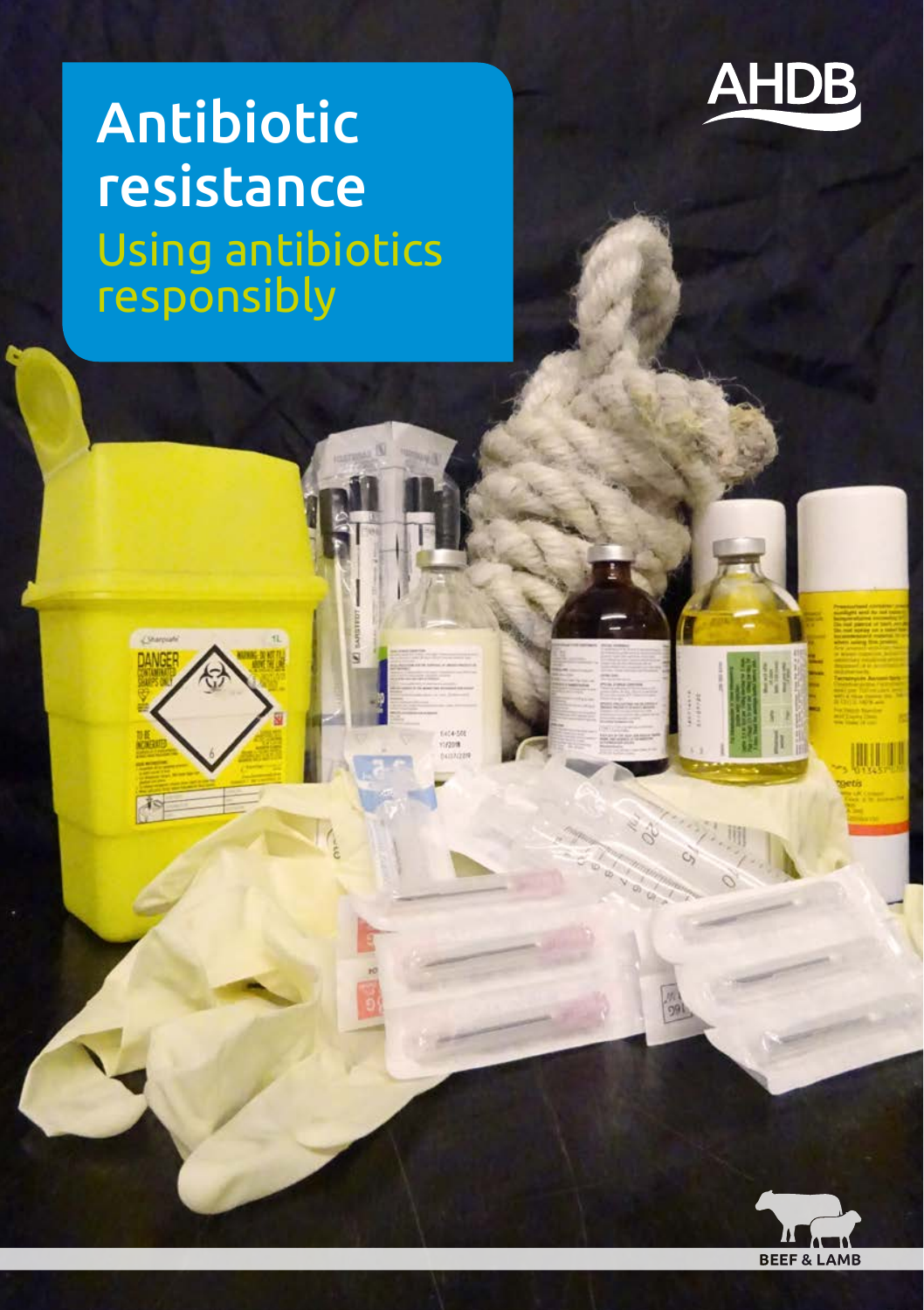Antibiotics are a medicine that in most cases should only be used to treat bacterial infections. Over-prescribing and the unnecessary use of antibiotics can increase the emergence of antibiotic-resistant bacteria. Livestock producers have a responsibility to protect human and animal health by using antibiotics responsibly in order to minimise the risk of antibiotic resistance (AMR).

*• The Government is aiming for a 25% reduction on 2016 antibiotic sales by 2020*

**Allen Comments** 

*• Producers have a responsibility to guard against antibiotic resistance through responsible use of antibiotics*

### *What is antibiotic resistance?*

- **Antibiotic resistance is a natural phenomenon. Resistant bacteria are found both on and in humans, animals and in the environment**
- **Resistant bacteria can survive treatment with antibiotics**
- **Antibiotic resistance increases when bacteria are exposed to antibiotics. They can multiply, evolve and transfer their drug resistance to other bacteria**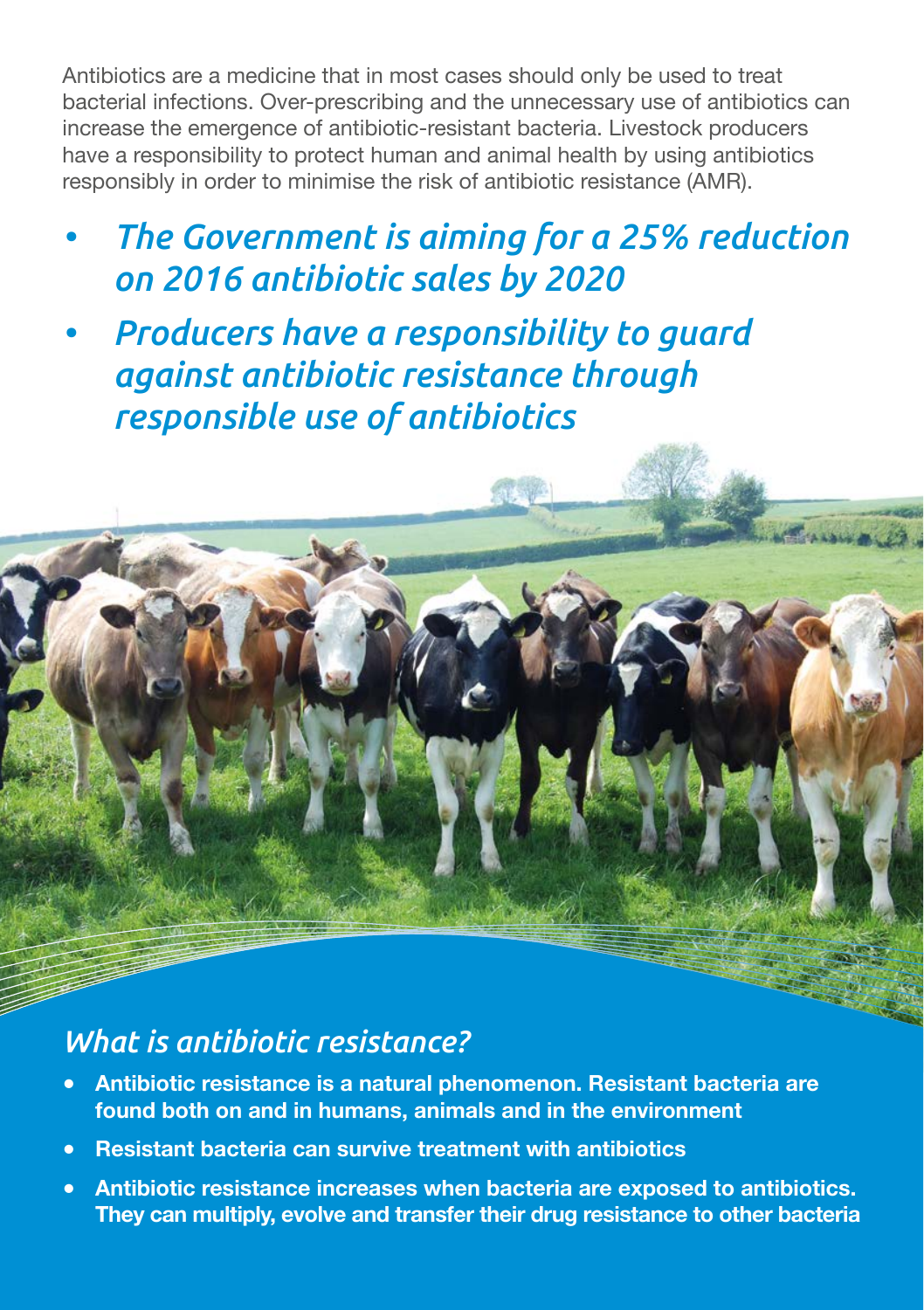### *What are the main reasons for antibiotic use on beef and sheep farms?*

### **Beef**

- **Treatment of calf health problems**
- **Treatment of pneumonia**

#### **Sheep**

- **To reduce watery mouth and joint ill in young lambs**
- **To avoid abortion, where vaccination is not used and in the event of an abortion storm**
- **To treat sheep with footrot or contagious digital dermatitis (CODD)**

## *So what can you do?*

- **Review and implement biosecurity strategies to prevent disease issues that require antibiotic use on your enterprise**
- **Discuss antibiotic use with your vet and ensure your herd/flock health plan is fit-for-purpose**
- **Make sure lambs and calves receive sufficient quantity of good-quality colostrum shortly after birth**
- Ask your vet or AHDB about training on responsible antibiotic use

# *Responsible use of medicines is about using as little as possible but as much as necessary*